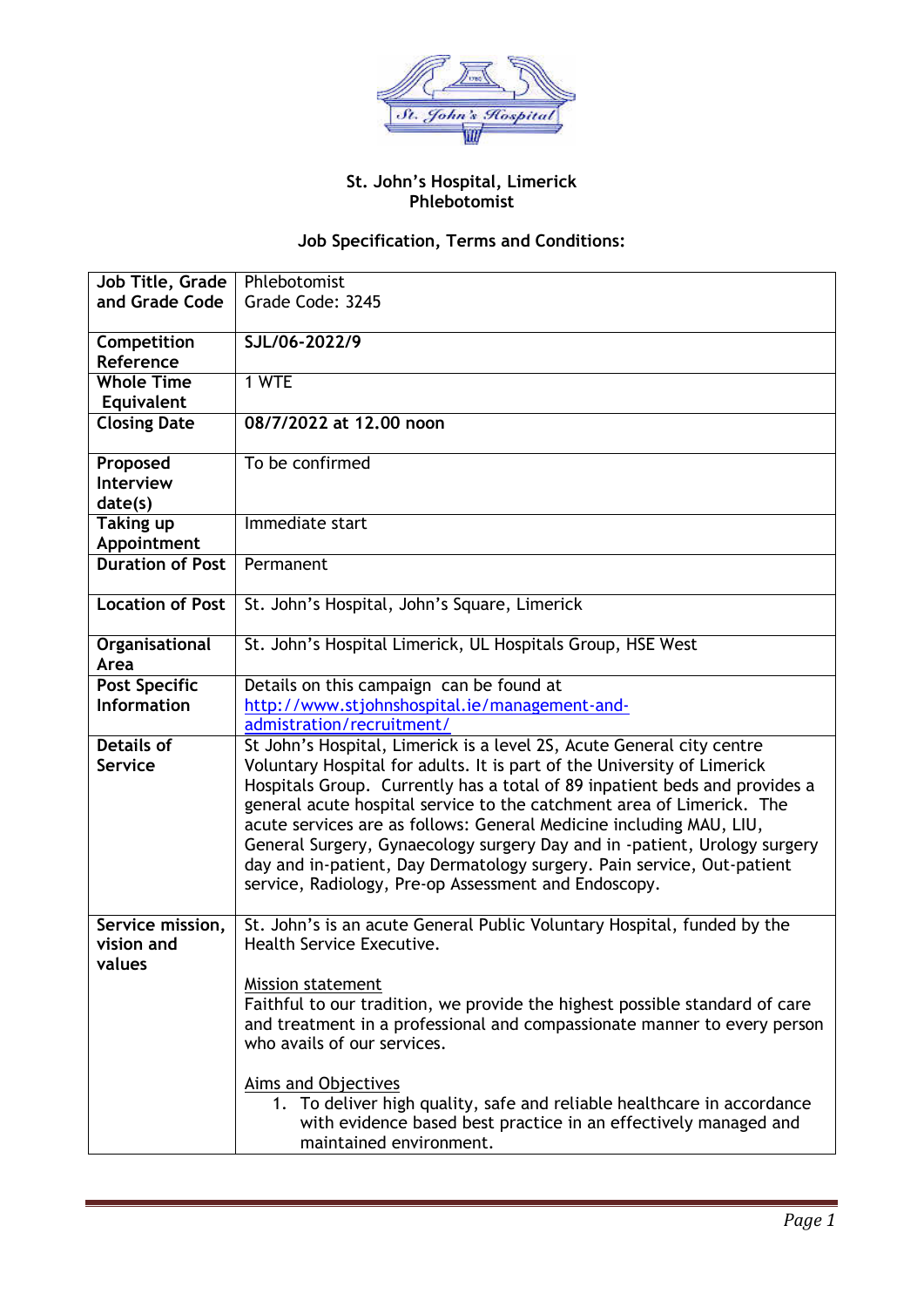|                                | 2. To provide healthcare based on the assessed needs and preferences<br>of our service users which ensures mutual respect, holistic care and<br>continuous learning, and training.<br>3. To monitor, evaluate and continually improve our services.                                                                                                                                                                                                                                                                                                                                                                                                                                                                                                                                                                                                                                                                                                                                                                                                          |
|--------------------------------|--------------------------------------------------------------------------------------------------------------------------------------------------------------------------------------------------------------------------------------------------------------------------------------------------------------------------------------------------------------------------------------------------------------------------------------------------------------------------------------------------------------------------------------------------------------------------------------------------------------------------------------------------------------------------------------------------------------------------------------------------------------------------------------------------------------------------------------------------------------------------------------------------------------------------------------------------------------------------------------------------------------------------------------------------------------|
| Reporting<br>Arrangements      | Reports to the Clinical Nurse Manager II/Clinical Nurse Manager I<br>Accountable to the Director of Nursing or Assistant Director of Nursing                                                                                                                                                                                                                                                                                                                                                                                                                                                                                                                                                                                                                                                                                                                                                                                                                                                                                                                 |
| <b>Principle Duties</b><br>and | The Phlebotomist will:                                                                                                                                                                                                                                                                                                                                                                                                                                                                                                                                                                                                                                                                                                                                                                                                                                                                                                                                                                                                                                       |
| <b>Responsibilities</b>        | Scientific/Technical                                                                                                                                                                                                                                                                                                                                                                                                                                                                                                                                                                                                                                                                                                                                                                                                                                                                                                                                                                                                                                         |
|                                | 1. Collect blood samples for patients by venepuncture as requested<br>by medical or laboratory staff;<br>2. Participate in running the Phlebotomy service that supports the<br>clinical needs of our patients and is consistent with the mission,<br>vision, values and strategic plan of the Laboratory and the Hospital;<br>3. Maintain throughout the Hospital awareness of the primacy of the<br>patient in relation to all Hospital activities;<br>4. Organise and stock work benches and trolleys on a daily basis and<br>clean and disinfect after use;<br>5. Participate in the implementation of operational processes to the<br>standards of "best practice", in order to optimise use of resources;<br>6. Participate in the maintenance of the laboratory ISO 15189 quality<br>management standards as they apply to phlebotomy;<br>7. Participate in work practices, procedures, techniques<br>or<br>technologies having regard to developments in the field of<br>Phlebotomy and in accordance with agreed core standards of best<br>practice; |
|                                | 8. Contribute to the development of Phlebotomy policy, procedures<br>and standards as a member of the Phlebotomy Team;                                                                                                                                                                                                                                                                                                                                                                                                                                                                                                                                                                                                                                                                                                                                                                                                                                                                                                                                       |
|                                | 9. Practice in accordance with established standards,<br>legal<br>requirements, policy and procedures;                                                                                                                                                                                                                                                                                                                                                                                                                                                                                                                                                                                                                                                                                                                                                                                                                                                                                                                                                       |
|                                | 10. Pay due diligence to all aspects of patient identification in order<br>to ensure correctness at all times;                                                                                                                                                                                                                                                                                                                                                                                                                                                                                                                                                                                                                                                                                                                                                                                                                                                                                                                                               |
|                                | 11. Maintain a safe environment for the patient, self and staff alike;                                                                                                                                                                                                                                                                                                                                                                                                                                                                                                                                                                                                                                                                                                                                                                                                                                                                                                                                                                                       |
|                                | 12. Participate in departmental audit and accreditation processes<br>including ISO15189 accreditation;                                                                                                                                                                                                                                                                                                                                                                                                                                                                                                                                                                                                                                                                                                                                                                                                                                                                                                                                                       |
|                                | 13. Observe the strictest confidence when dealing with all aspects of<br>patient and hospital information;                                                                                                                                                                                                                                                                                                                                                                                                                                                                                                                                                                                                                                                                                                                                                                                                                                                                                                                                                   |
|                                | 14. Requisition stores as appropriate, identify and report defects in<br>supplies and equipment;                                                                                                                                                                                                                                                                                                                                                                                                                                                                                                                                                                                                                                                                                                                                                                                                                                                                                                                                                             |
|                                | 15. Ensure compliance with the obligations required under the Data<br>Protection Act;                                                                                                                                                                                                                                                                                                                                                                                                                                                                                                                                                                                                                                                                                                                                                                                                                                                                                                                                                                        |
|                                | 16. Monitor and manage phlebotomy stocks and alert line manager if<br>necessary.                                                                                                                                                                                                                                                                                                                                                                                                                                                                                                                                                                                                                                                                                                                                                                                                                                                                                                                                                                             |
|                                | 17. Assist in Pharmacy led warfarin clinic.                                                                                                                                                                                                                                                                                                                                                                                                                                                                                                                                                                                                                                                                                                                                                                                                                                                                                                                                                                                                                  |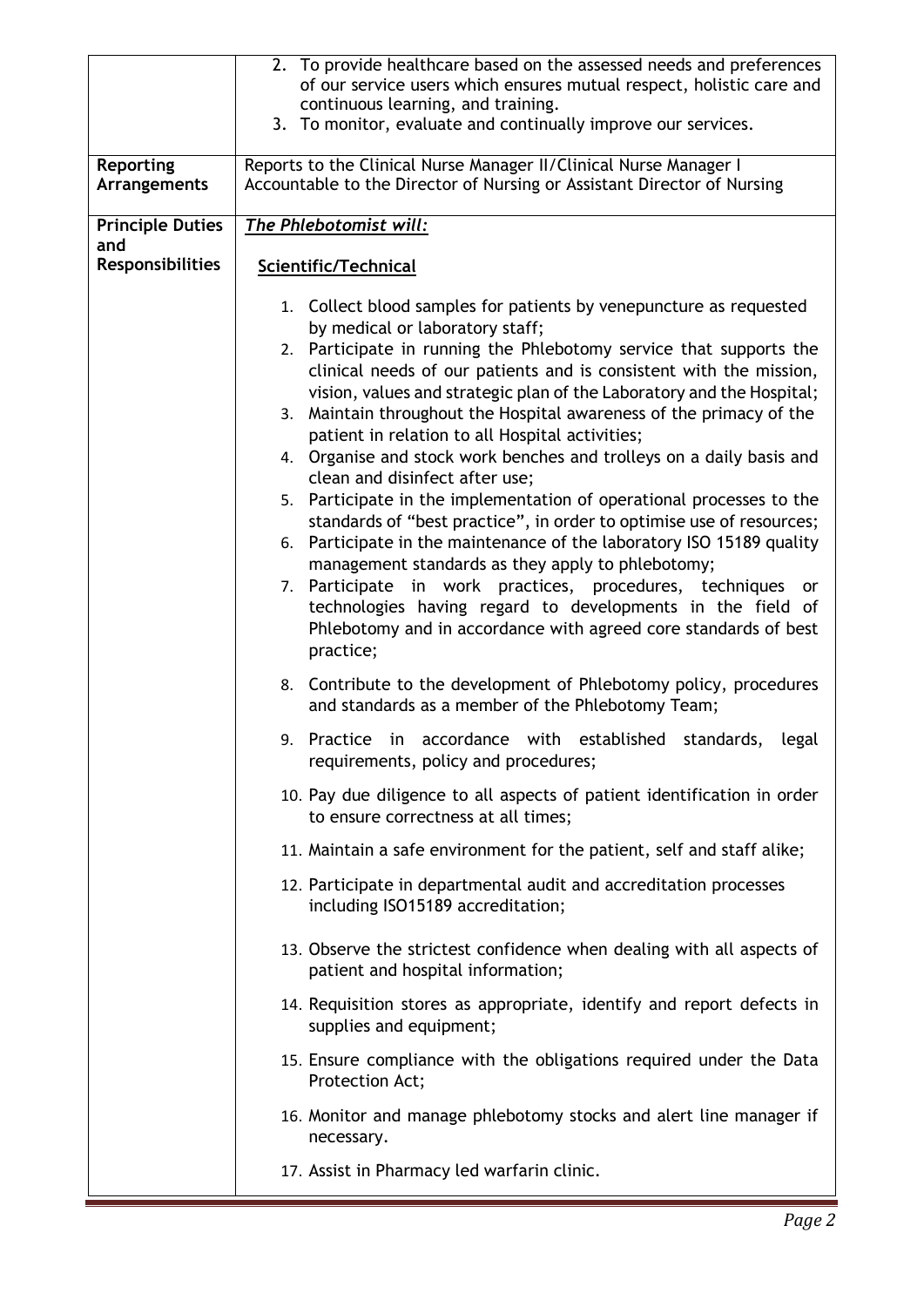|                                 | <b>Management</b>                                                                                                                                                                                                                                                                                                                                                                                                                                                                     |
|---------------------------------|---------------------------------------------------------------------------------------------------------------------------------------------------------------------------------------------------------------------------------------------------------------------------------------------------------------------------------------------------------------------------------------------------------------------------------------------------------------------------------------|
|                                 | Act as an effective role model and seek to develop effective<br>1.<br>leadership skills.                                                                                                                                                                                                                                                                                                                                                                                              |
|                                 | 2.<br>Share responsibility for appropriate and cost-effective use of<br>resources.                                                                                                                                                                                                                                                                                                                                                                                                    |
|                                 | 3.<br>Maintain and promote effective working relationships.                                                                                                                                                                                                                                                                                                                                                                                                                           |
|                                 | Maintain effective communication and dissemination of information.<br>4.                                                                                                                                                                                                                                                                                                                                                                                                              |
|                                 | 5.<br>Ensure that all untoward incidents, accidents and hazards are<br>actioned and followed up in accordance with hospital policies and<br>practices.                                                                                                                                                                                                                                                                                                                                |
|                                 | 6.<br>Participate in performance reviews of junior and support staff.                                                                                                                                                                                                                                                                                                                                                                                                                 |
|                                 | <b>Health &amp; Safety</b>                                                                                                                                                                                                                                                                                                                                                                                                                                                            |
|                                 | 1.<br>Promote the safety and wellbeing of patients, staff and any other<br>persons, at all times.                                                                                                                                                                                                                                                                                                                                                                                     |
|                                 | 2.<br>Assist in ensuring a safe working environment.                                                                                                                                                                                                                                                                                                                                                                                                                                  |
|                                 | 3.<br>Maintain own awareness of, and comply with, policies and procedures<br>relating to Health and Safety (whether statutory, hospital or ward-<br>based), and assist in ensuring the compliance of other staff.                                                                                                                                                                                                                                                                     |
|                                 | 4.<br>Be familiar with fire instructions and participate in organised fire drill<br>as directed by hospital authorities from time to time.                                                                                                                                                                                                                                                                                                                                            |
|                                 | <b>Policies and Procedures</b>                                                                                                                                                                                                                                                                                                                                                                                                                                                        |
|                                 | Comply with and adhere to all Hospital policies and procedures.                                                                                                                                                                                                                                                                                                                                                                                                                       |
|                                 | This description outlines the main duties and responsibilities of the<br>post and is subject to review and amendment to reflect the changing<br>needs of the hospital service. The extent and speed of change in<br>the delivery of health care is such that adaptability is essential. The<br>incumbent will be required to establish, maintain, enhance and<br>develop their professional knowledge, skills and aptitudes in order<br>to respond to a developing service situation. |
| Eligibility                     | Candidates must possess, on the closing date:                                                                                                                                                                                                                                                                                                                                                                                                                                         |
| Criteria                        | Statutory Registration, Professional Qualifications & Experience, etc.                                                                                                                                                                                                                                                                                                                                                                                                                |
| <b>Qualifications</b><br>and/or |                                                                                                                                                                                                                                                                                                                                                                                                                                                                                       |
| experience                      | Eligible applicants will be those who on the closing date for the competition:                                                                                                                                                                                                                                                                                                                                                                                                        |
|                                 | (i) Hold a qualification in Phlebotomy on the National Framework of<br>Qualifications (NFQ) maintained by Quality and Qualifications Ireland<br>(QQI) at Level 6 or higher.                                                                                                                                                                                                                                                                                                           |
|                                 | 0r                                                                                                                                                                                                                                                                                                                                                                                                                                                                                    |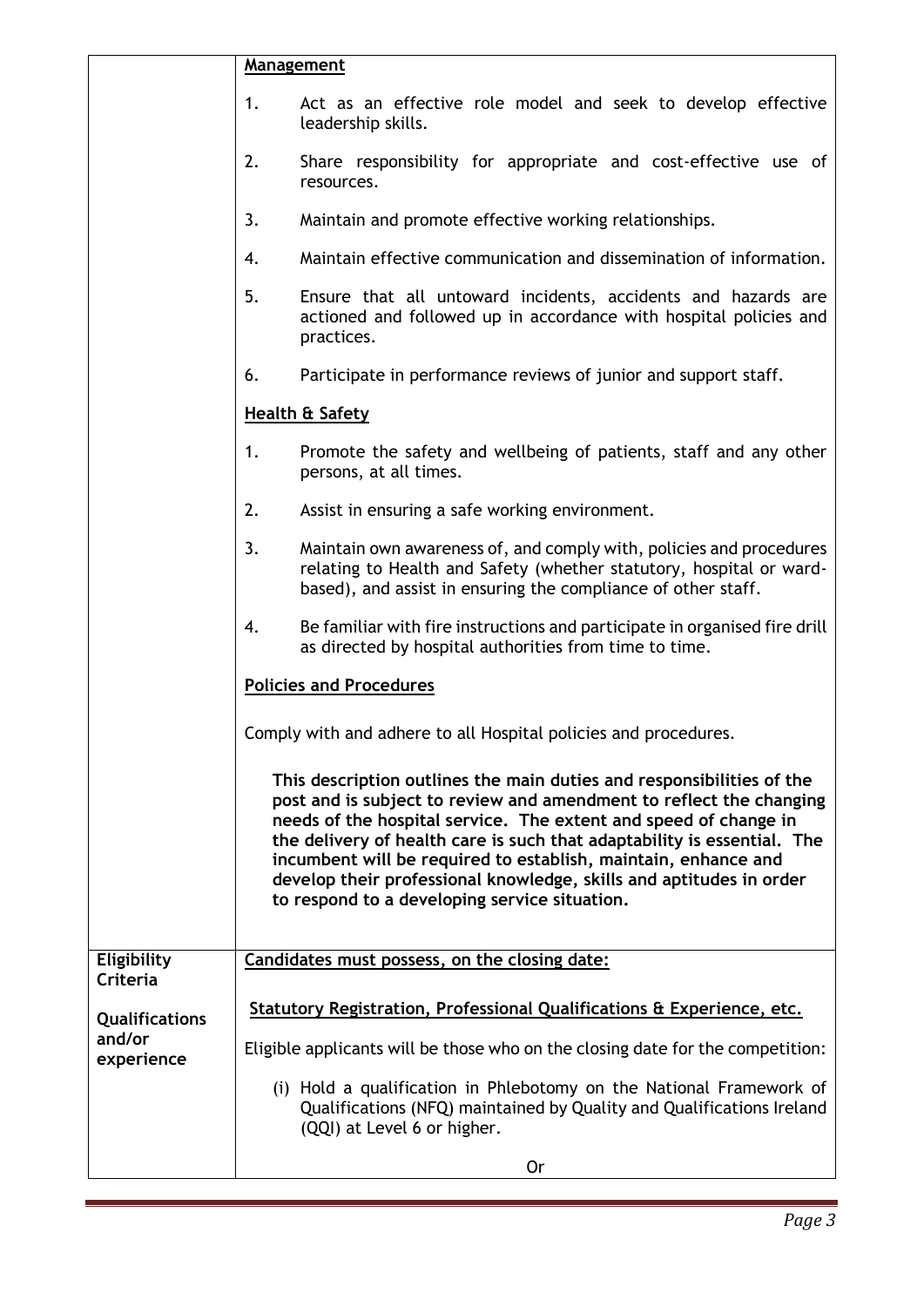| (ii) Hold the Certificate in Phlebotomy from DIT/DCU/National<br>Ambulance Training School or equivalent Phlebotomy qualification.                                                                                                                                                                                                                                                          |
|---------------------------------------------------------------------------------------------------------------------------------------------------------------------------------------------------------------------------------------------------------------------------------------------------------------------------------------------------------------------------------------------|
| 0r                                                                                                                                                                                                                                                                                                                                                                                          |
| (iii)Be registered as a Nurse or Midwife in the relevant division of the<br>register maintained by an Bord Altranais agus Cnáimhseachais na<br>hÉireann (Nursing & Midwifery Board of Ireland) or be entitled to be<br>so registered.                                                                                                                                                       |
| <b>Or</b><br>(iv) Be currently employed as a Phlebotomist in a hospital (general or<br>specialist) with two years full time experience (general or specialist).<br>(see NOTE 1)                                                                                                                                                                                                             |
| And<br>viii) Candidates must have the clinical /scientific/ technical and<br>administrative capacity to fulfil the functions of the role.                                                                                                                                                                                                                                                   |
| Note (1): Candidates for appointment must, if they do not satisfy<br>requirements specified in a), (i) or (ii) give a contractual undertaking to<br>undertake such a qualification within a 12 month period (subject to<br>availability of courses) of appointment as a phlebotomist.                                                                                                       |
| 2. Annual Registration (Nurse/Midwife applicants only)<br>Practitioners must maintain live annual registration in the general<br>i)<br>division of the Nurses & Midwives Register maintained by the<br>Nursing and Midwifery Board of Ireland (Bord Altranais agus<br>Cnáimhseachais na hEireann).                                                                                          |
| And                                                                                                                                                                                                                                                                                                                                                                                         |
| II) Nurse/Midwife Phlebotomists must confirm annual registration with NMBI<br>to the HSE by way of the annual Patient Safety Assurance Certificate (PSAC)                                                                                                                                                                                                                                   |
| Annual registration<br>Practitioners must maintain live annual registration on the relevant<br>(i)<br>division of the Register of Nurses and Midwives maintained by the<br>Nursing and Midwifery Board of Ireland (Bord Altranais agus<br>Cnáimhseachais na hÉireann).<br>And                                                                                                               |
| (ii) Confirm annual registration with NMBI to the HSE by way of the annual<br>Patient Safety Assurance Certificate (PSAC).                                                                                                                                                                                                                                                                  |
| Age<br>The Public Service Superannuation (Age of Retirement) Act, 2018* set 70<br>years as the compulsory retirement age for public servants. In accordance<br>with HR Circular 029/2018 all other appointees' who have not already<br>reached their retirement age before 26 <sup>th</sup> December 2018 will have the<br>choice to work beyond the age of 65 to age 70 if they so choose. |
| * Public Servants not affected by this legislation:                                                                                                                                                                                                                                                                                                                                         |
| Public servants recruited since 1 January 2013 are members of the Single<br>Pension Scheme and have a compulsory retirement age of 70.                                                                                                                                                                                                                                                      |
|                                                                                                                                                                                                                                                                                                                                                                                             |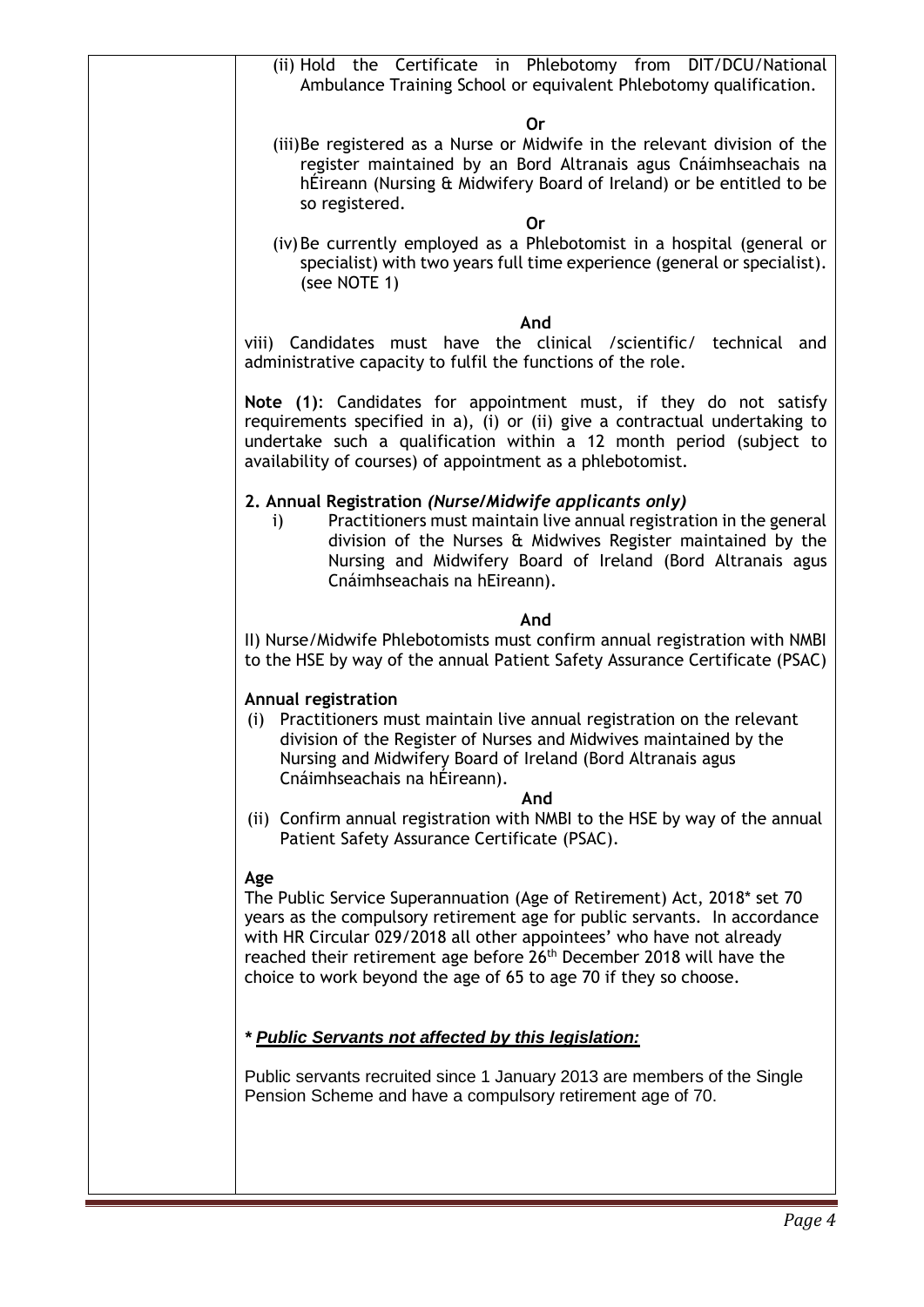|                                          | <b>Health</b><br>A candidate for and any person holding the office must be fully competent<br>and capable of undertaking the duties attached to the office and be in a<br>state of health such as would indicate a reasonable prospect of ability to<br>render regular and efficient service.<br>Character<br>Each candidate for and any person holding the office must be of good |
|------------------------------------------|------------------------------------------------------------------------------------------------------------------------------------------------------------------------------------------------------------------------------------------------------------------------------------------------------------------------------------------------------------------------------------|
|                                          | character.                                                                                                                                                                                                                                                                                                                                                                         |
| <b>Essential Skills,</b><br>competencies | Candidates must:                                                                                                                                                                                                                                                                                                                                                                   |
| and/or<br>knowledge                      | Demonstrate a detailed understanding of Phlebotomy practice.                                                                                                                                                                                                                                                                                                                       |
|                                          | Demonstrate the ability to work as part of a Multi-disciplinary team.<br>$\bullet$                                                                                                                                                                                                                                                                                                 |
|                                          | Demonstrate a willingness and ability to develop practice beyond its<br>$\bullet$<br>current scope                                                                                                                                                                                                                                                                                 |
|                                          | Demonstrate basic knowledge of the Health Service Executive and be<br>$\bullet$<br>aware of the services provided for patients and the environment in<br>which they operate.                                                                                                                                                                                                       |
|                                          | Demonstrate a high-level understanding of all relevant techniques,<br>$\bullet$<br>standards and quality assurance policies.                                                                                                                                                                                                                                                       |
|                                          | Demonstrate sufficient clinical / technical knowledge, evidence based<br>$\bullet$<br>practice and administrative capacity to fulfil the functions of the role.                                                                                                                                                                                                                    |
|                                          | Demonstrate an ability to apply knowledge to best practice.<br>$\bullet$                                                                                                                                                                                                                                                                                                           |
|                                          | Demonstrates the ability to plan and manage resources to ensure<br>$\bullet$<br>optimum service delivery.                                                                                                                                                                                                                                                                          |
|                                          | Demonstrate ability to manage deadlines and effectively manage<br>٠<br>multiple tasks                                                                                                                                                                                                                                                                                              |
|                                          | Demonstrate awareness and appreciation of the service user as well<br>٠<br>as evidence of ability to empathise with clients, relatives and<br>colleagues with dignity and respect.                                                                                                                                                                                                 |
|                                          | Demonstrate a commitment to assuring high standards and strive for<br>٠<br>a user centred service.                                                                                                                                                                                                                                                                                 |
|                                          | Demonstrate an ability to manage and develop self and others in a<br>busy working environment.                                                                                                                                                                                                                                                                                     |
|                                          | Demonstrate the ability to effectively evaluate information and make<br>appropriate decisions.                                                                                                                                                                                                                                                                                     |
|                                          | Demonstrate flexibility and openness to change.<br>٠                                                                                                                                                                                                                                                                                                                               |
|                                          | Demonstrate ability to effect change successfully<br>٠                                                                                                                                                                                                                                                                                                                             |
|                                          | Demonstrate ability to manage staff effectively<br>٠                                                                                                                                                                                                                                                                                                                               |
|                                          | Demonstrate ability to utilise supervision effectively.<br>٠                                                                                                                                                                                                                                                                                                                       |
|                                          | Demonstrate a commitment to continuing professional development.                                                                                                                                                                                                                                                                                                                   |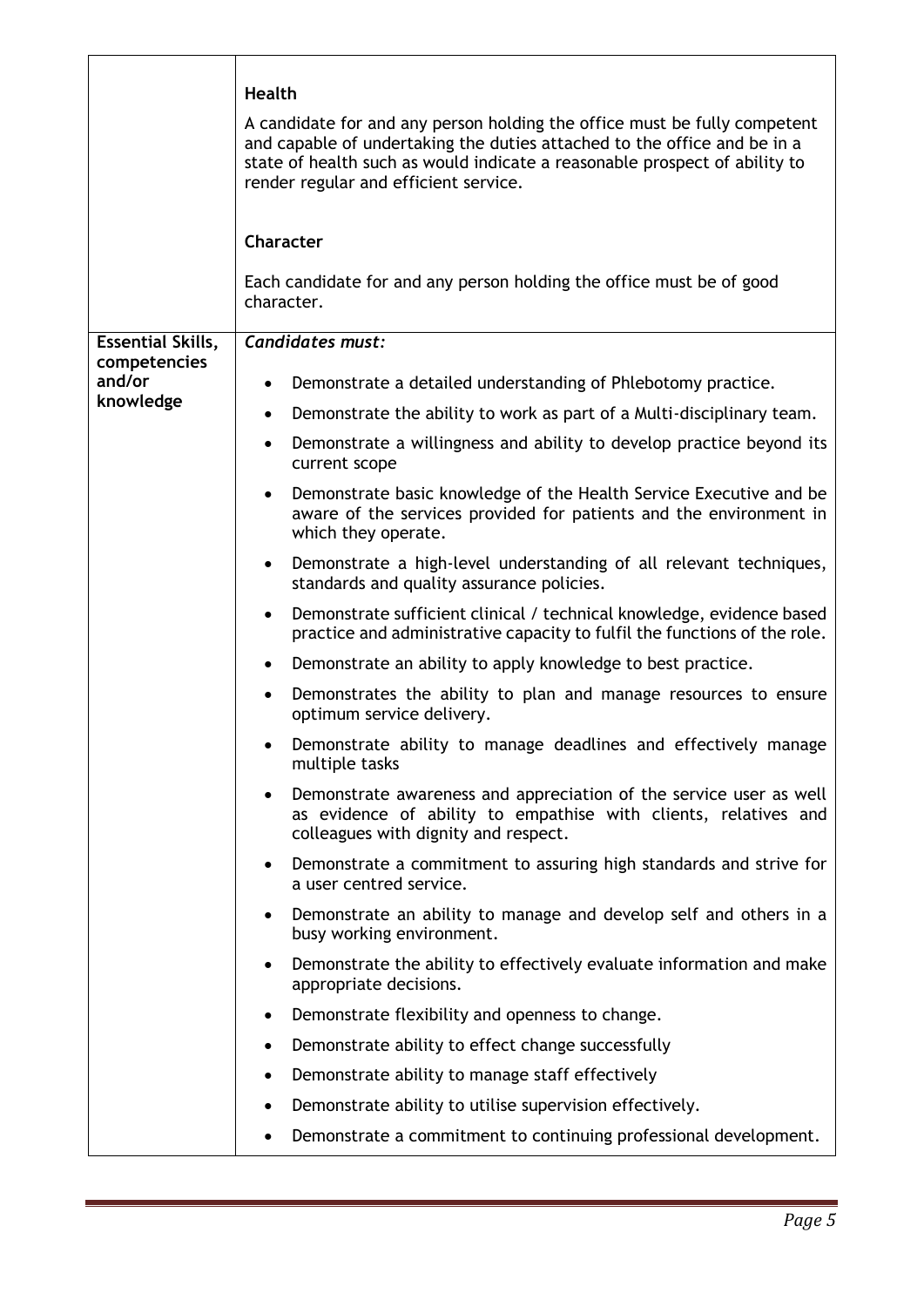|                                                                                                                                                                                                                                                                                                                                                                                                                                                                                                                                  | Demonstrate a willingness to develop IT skills including the ability to<br>$\bullet$<br>use work based technology systems as relevant to the role.                                                                                                                                                                                                                                                                                                                                                                                                                                                                                                                  |
|----------------------------------------------------------------------------------------------------------------------------------------------------------------------------------------------------------------------------------------------------------------------------------------------------------------------------------------------------------------------------------------------------------------------------------------------------------------------------------------------------------------------------------|---------------------------------------------------------------------------------------------------------------------------------------------------------------------------------------------------------------------------------------------------------------------------------------------------------------------------------------------------------------------------------------------------------------------------------------------------------------------------------------------------------------------------------------------------------------------------------------------------------------------------------------------------------------------|
|                                                                                                                                                                                                                                                                                                                                                                                                                                                                                                                                  | Demonstrate effective communication and facilitation skills including<br>the ability to present information in a clear and concise manner.                                                                                                                                                                                                                                                                                                                                                                                                                                                                                                                          |
| Competition                                                                                                                                                                                                                                                                                                                                                                                                                                                                                                                      |                                                                                                                                                                                                                                                                                                                                                                                                                                                                                                                                                                                                                                                                     |
| <b>Specific</b><br>Selection<br><b>Process</b><br>Short listing /                                                                                                                                                                                                                                                                                                                                                                                                                                                                | Applications should be submitted by completing the hospital's standard job<br>application form. Application forms and full particulars relating to the post<br>are available on St. John's Hospital website, Details on this campaign can<br>be found at http://www.stjohnshospital.ie/management-and-<br>admistration/recruitment/ or contact the HR department St. John's                                                                                                                                                                                                                                                                                         |
| <b>Interview</b>                                                                                                                                                                                                                                                                                                                                                                                                                                                                                                                 | Hospital.                                                                                                                                                                                                                                                                                                                                                                                                                                                                                                                                                                                                                                                           |
|                                                                                                                                                                                                                                                                                                                                                                                                                                                                                                                                  | Applications to Human Resources Department, St. John's Hospital.<br>recruitment@stjohnshospital.ie                                                                                                                                                                                                                                                                                                                                                                                                                                                                                                                                                                  |
|                                                                                                                                                                                                                                                                                                                                                                                                                                                                                                                                  | Ranking/Shortlisting/Interview<br>A ranking and or shortlisting exercise may be carried out on the basis of<br>information supplied in your application form. The criteria for ranking and<br>or shortlisting are based on the requirements of the post as outlined in the<br>eligibility criteria and skills, competencies and/or knowledge section of<br>this job specification. Therefore it is very important that you think about<br>your experience in light of those requirements.                                                                                                                                                                           |
|                                                                                                                                                                                                                                                                                                                                                                                                                                                                                                                                  | Failure to include information regarding these requirements may result in<br>you not being called forward to the next stage of the selection process.                                                                                                                                                                                                                                                                                                                                                                                                                                                                                                               |
|                                                                                                                                                                                                                                                                                                                                                                                                                                                                                                                                  | Those successful at the ranking stage of this process (where applied) will<br>be placed on an order of merit and will be called to interview in 'bands'<br>depending on the service needs of the organisation.                                                                                                                                                                                                                                                                                                                                                                                                                                                      |
| Code of<br><b>Practice</b>                                                                                                                                                                                                                                                                                                                                                                                                                                                                                                       | St. John's Hospital will run this campaign in compliance with the Code of<br>Practice prepared by the Commission for Public Service Appointments<br>(CPSA). The Code of Practice sets out how the core principles of probity,<br>merit, equity and fairness might be applied on a principle basis. The Code<br>also specifies the responsibilities placed on candidates, feedback facilities<br>for candidates on matters relating to their application, when requested,<br>and outlines procedures in relation to requests for a review of the<br>recruitment and selection process, and review in relation to allegations of<br>a breach of the Code of Practice. |
|                                                                                                                                                                                                                                                                                                                                                                                                                                                                                                                                  | Codes of Practice are published by the CPSA and are available on<br>www.hse.ie in the document posted with each vacancy entitled "Code of<br>Practice, Information For Candidates" or on www.cpsa-online.ie.                                                                                                                                                                                                                                                                                                                                                                                                                                                        |
| The reform programme outlined for the health services may impact on this role and as<br>structures change the job description may be reviewed.                                                                                                                                                                                                                                                                                                                                                                                   |                                                                                                                                                                                                                                                                                                                                                                                                                                                                                                                                                                                                                                                                     |
| This job description is a guide to the general range of duties assigned to the post holder. It is<br>intended to be neither definitive nor restrictive and is subject to periodic review with the<br>employee concerned. It is not intended to be a comprehensive list of all duties involved and<br>consequently, the post holder may be required to perform other duties as appropriate to the<br>post which may be assigned to him/her from time to time and to contribute to the<br>development of the post while in office. |                                                                                                                                                                                                                                                                                                                                                                                                                                                                                                                                                                                                                                                                     |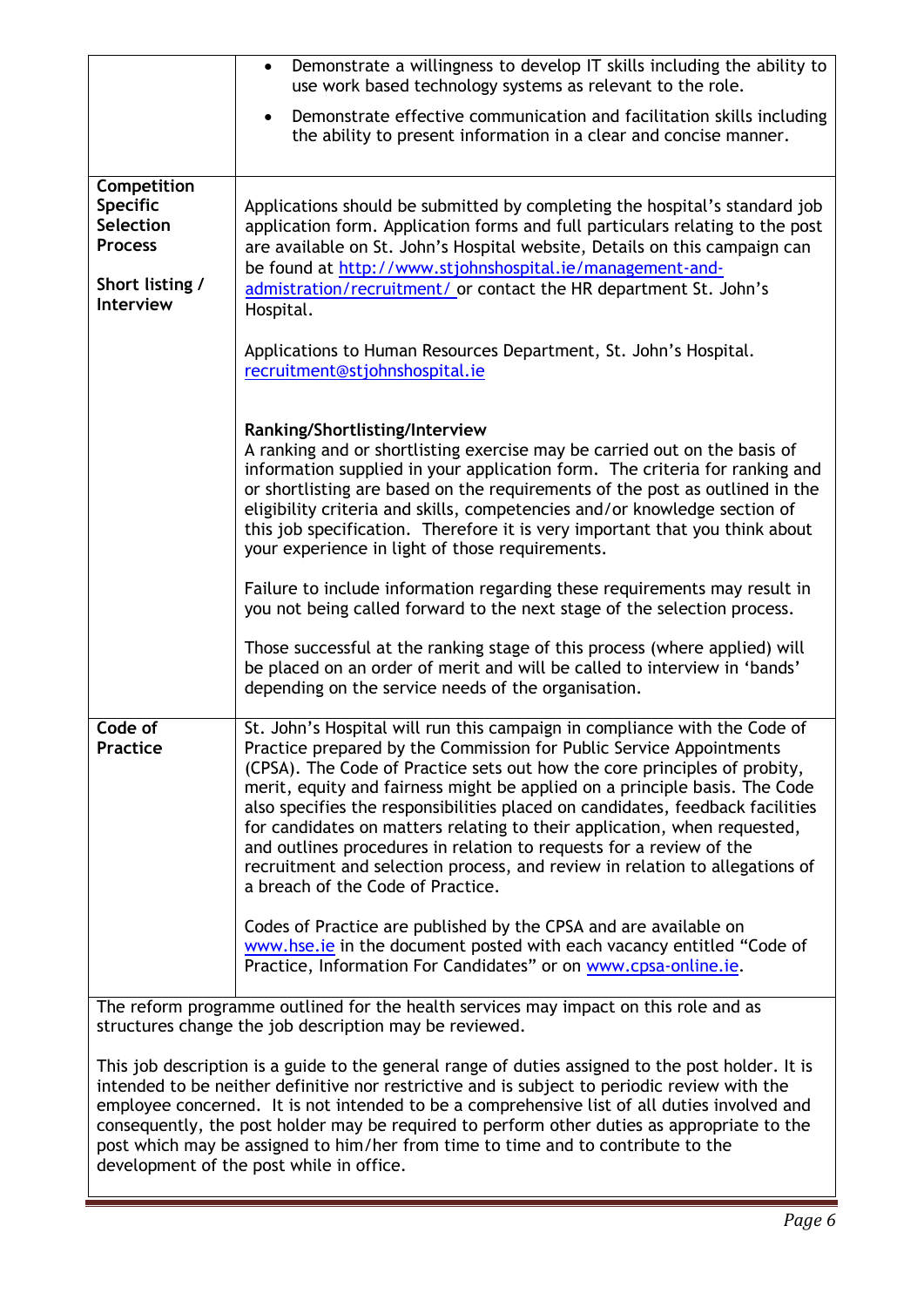

## **Terms and Conditions of Employment Phlebotomist**

| <b>Tenure</b>       | The appointment is whole-time, permanent and pensionable.<br>Wholetime is 35 hours per week                                                                                                                                                                                                                                                                                                                                                                                                                                                                                                                                                                                                |
|---------------------|--------------------------------------------------------------------------------------------------------------------------------------------------------------------------------------------------------------------------------------------------------------------------------------------------------------------------------------------------------------------------------------------------------------------------------------------------------------------------------------------------------------------------------------------------------------------------------------------------------------------------------------------------------------------------------------------|
|                     | A panel may be created from which permanent and temporary/specified purpose<br>vacancies of whole-time duration may be filled during the life of the panel.                                                                                                                                                                                                                                                                                                                                                                                                                                                                                                                                |
|                     | Appointment as an employee of the Health Service Executive is governed by the Health<br>Act 2004 and the Public Service Management (Recruitment and Appointment) Act 2004.                                                                                                                                                                                                                                                                                                                                                                                                                                                                                                                 |
|                     |                                                                                                                                                                                                                                                                                                                                                                                                                                                                                                                                                                                                                                                                                            |
| Remuneration        | The salary scale for the post; Phlebotomist Basic Grade is (as at 01/10/2021):                                                                                                                                                                                                                                                                                                                                                                                                                                                                                                                                                                                                             |
|                     | €31,263 ; €33,274 ; €34,057 ; €35,503 ; €37,037 ; €38,593 ; €40,156 ; €41,759 ; €42,547                                                                                                                                                                                                                                                                                                                                                                                                                                                                                                                                                                                                    |
|                     | Department of Health & Children Salary scale Staff Nurse (is at 01/10/21 PSPP):                                                                                                                                                                                                                                                                                                                                                                                                                                                                                                                                                                                                            |
|                     | $\epsilon$ 31,109, €32,949, €33,888, €35,130, €36,696, €38,260, €39,817, €41,163, €42,513,<br>€43,856, €45,201, €46,521, €47,931 LSI                                                                                                                                                                                                                                                                                                                                                                                                                                                                                                                                                       |
|                     |                                                                                                                                                                                                                                                                                                                                                                                                                                                                                                                                                                                                                                                                                            |
| <b>Working Week</b> | The standard working week applying to the post is: 35 hours                                                                                                                                                                                                                                                                                                                                                                                                                                                                                                                                                                                                                                |
|                     | HSE Circular 003-2009 "Matching Working Patterns to Service Needs (Extended<br>Working Day / Week Arrangements); Framework for Implementation of Clause 30.4<br>of Towards 2016" applies. Under the terms of this circular, all new entrants and<br>staff appointed to promotional posts from Dec 16 <sup>th</sup> 2008 will be required to work<br>agreed roster / on call arrangements as advised by their line manager. Contracted<br>hours of work are liable to change between the hours of 8am-8pm over seven days<br>to meet the requirements for extended day services in accordance with the terms of<br>the Framework Agreement (Implementation of Clause 30.4 of Towards 2016). |
| <b>Annual Leave</b> | The annual leave associated with the post is in accordance with approved St. John's<br>Hospital/HSE policy                                                                                                                                                                                                                                                                                                                                                                                                                                                                                                                                                                                 |
| Superannuation      | All pensionable staff become members of the pension scheme.                                                                                                                                                                                                                                                                                                                                                                                                                                                                                                                                                                                                                                |
| Probation           | Employment will be probationary for the first six months, during which time the<br>Department Head will carry out periodic probation assessment reviews. The appointee<br>will cease to hold office at the end of or during the probationary period unless during<br>such period the Hospital has certified that their service is satisfactory.                                                                                                                                                                                                                                                                                                                                            |